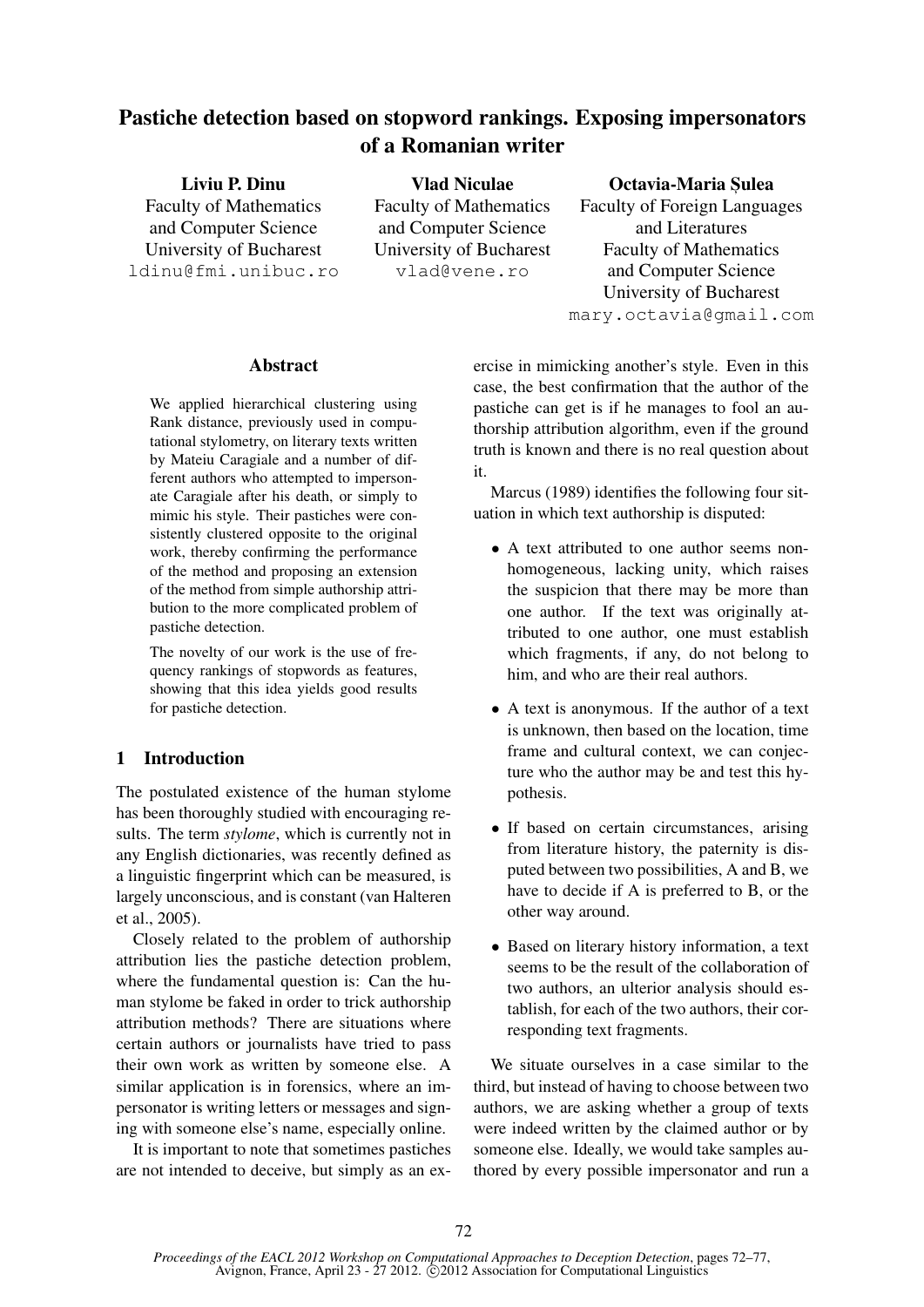multi-class classifier in order to estimate the probability that the disputed work is written by them or by the asserted author. Such a method can give results if we know who the impersonator can be, but most of the time that information is not available, or the number of possible impersonators is intractabally large.

In the case of only one impersonator, the problem can simply be stated as authorship attribution with a positive or a negative answer. However, when there are a number of people separately writing pastiches of one victim's style, the extra information can prove beneficial in an unsupervised learning sense. In this paper we analyze the structure induced by the Rank Distance metric using frequencies of stopwords as features, previously applied for authorship attribution, on such a sample space. The assumption is that trying to fake someone else's stylome will induce some consistent bias so that new impersonators can be caught using features from other pastiche authors.

### 2 The successors of Mateiu Caragiale

Mateiu Caragiale, one of the most important Romanian novelists, died in 1936, at the age of 51, leaving behind an unfinished novel, *Sub pecetea tainei*. Some decades later, in the 70's, a rumor agitated the Romanian literary world: it seemed that the ending of the novel had been found. A few human experts agreed that the manuscript is in concordance with Mateiu's style, and in the next months almost everybody talked about the huge finding. However, it was suspicious that the writer who claimed the discovery, Radu Albala, was considered by the critics to be one of the closest stylistic followers of Mateiu Caragiale. When the discussions regarding the mysterious finding reached a critical mass, Albala publically put a stop to them, by admitting that he himself had written the ending as a challenge - he wanted to see how well he could deceive the public into thinking the text in question was written by Mateiu himself.

Other authors attempted to write different endings to the novel, but without claiming Caragiale's paternity, like Albala did. Around the same time, Eugen Bălan also set to continue the unfinished novel, as a stylistic exercise. He addressed a separate storyline than Albala's. Later, Alexandru George also attempted to finish the novel, claiming that his ending is the best. Unfortunately there is only one copy of George's work, and we couldn't obtain it for this study.

In 2008, Ion Iovan published the so-called *Last Notes of Mateiu Caragiale*, composed of sections written from Iovan's voice, and another section in the style of a personal diary describing the life of Mateiu Caragiale, suggesting that this is really Caragiale's diary. This was further strengthened by the fact that a lot of phrases from the diary were copied word for word from Mateiu Caragiale's novels, therefore pushing the style towards Caragiale's. However, this was completely a work of fiction, the diary having been admittedly imagined and written by Iovan.

Another noteworthy case is the author Stefan Agopian. He never attempted to continue Mateiu Caragiale's novel, but critics consider him one of his closest stylistic successors. Even though not really a pastiche, we considered worth investigating how such a successor relates to the impersonators.

### 3 Simple visual comparisons

The pioneering methods of Mendenhall (Mendenhall, 1901) on the subject of authorship attribution, even though obsolete by today's standards, can be used to quickly examine at a glance the differences between the authors, from certain points of view. The Mendenhall plot, showing frequency versus word length, does not give an objective criterion to attribute authorship, but as an easy to calculate statistic, it can motivate further research on a specific attribution problem.

A further critique to Mendenhall's method is that different distributions of word length are not necessary caused by individual stylome but rather by the genre or the theme of the work. This can further lead to noisy distributions in case of versatile authors, whereas the stylome is supposed to be stable.

Even so, the fact that Mateiu Caragiale's Mendenhall distribution has its modes consistently in a different position than the others, suggests that the styles are different, but it appears that Caragiale's successors have somewhat similar distributions. This can be seen in figure 3. In order to evaluate the questions *How different, how similar?*, and to make a more objective judgement on authorship attribution, we resort to pairwise distance-based methods.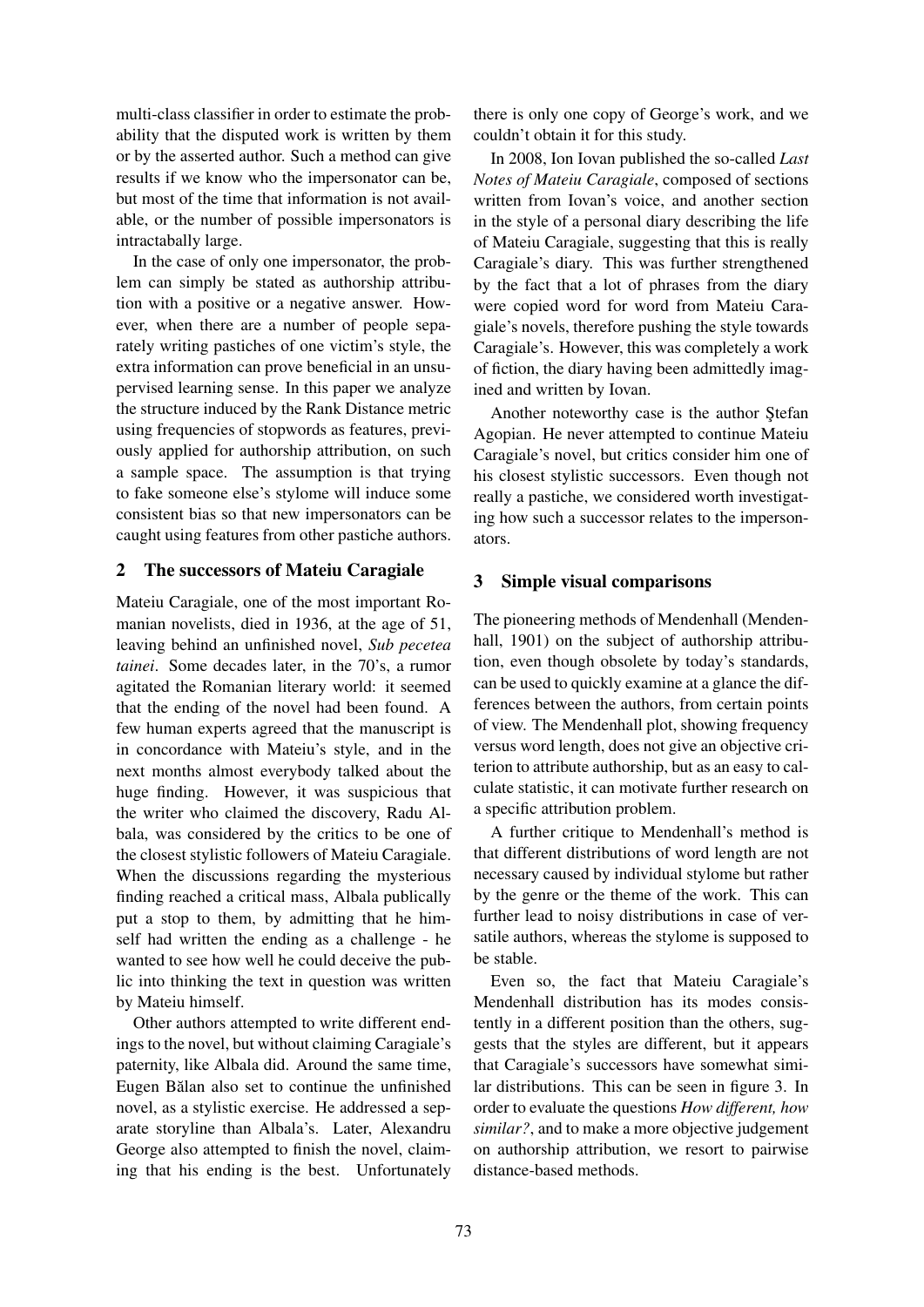

Figure 1: Mendenhall plots: frequency distribution of word lengths, showing similarities between the other authors, but differences between them and Mateiu Caragiale.

și în să se cu o la nu a ce mai din pe un că ca mă fi care era lui fără ne pentru el ar dar îl tot am mi însă într cum când toate al aa după până decât ei nici numai dacă eu avea fost le sau spre unde unei atunci mea prin ai atât au chiar cine iar noi sunt acum ale are asta cel fie fiind peste această a cele face fiecare nimeni încă între aceasta aceea acest acesta acestei avut ceea cât da făcut noastră poate acestui alte celor cineva către lor unui altă ati dintre doar foarte unor vă aceste astfel avem aveti cei ci deci este suntem va vom vor de

Table 1: The 120 stopwords extracted as the most frequent words in the corpus.

In order to speak of distances, we need to represent the samples (the novels) as points in a metric space. Using the idea that stopword frequencies are a significant component of the stylome, and one that is difficult to fake (Chung and Pennebaker, 2007), we first represented each work as a vector of stopword frequencies, where the stopwords are chosen to be the most frequent words from all the concatenated documents. The stopwords can be seen in table 1. Another useful visualisation method is the Principal Components Analysis, which gives us a projection from a high-dimensional space into a low-dimensional one, in this case in 2D. Using this stopword frequency representation, the first principal components plane looks like figure 3.

#### 4 Distances and clustering

In (Popescu and Dinu, 2008), the use of rankings instead of frequencies is proposed as a smoothing method and it is shown to give good results for computational stylometry. A ranking is simply an ordering of items; in this case, the representation of each document is the ranking of the stopwords in that particular document. The fact that a specific function word has the rank 2 (is the second most frequent word) in one text and has the rank 4 (is the fourth most frequent word) in another text can be more directly relevant than the fact that the respective word appears 349 times in the first text and only 299 times in the second.

Rank distance (Dinu, 2003) is an ordinal metric able to compare different rankings of a set of objects. In the general case, Rank distance works for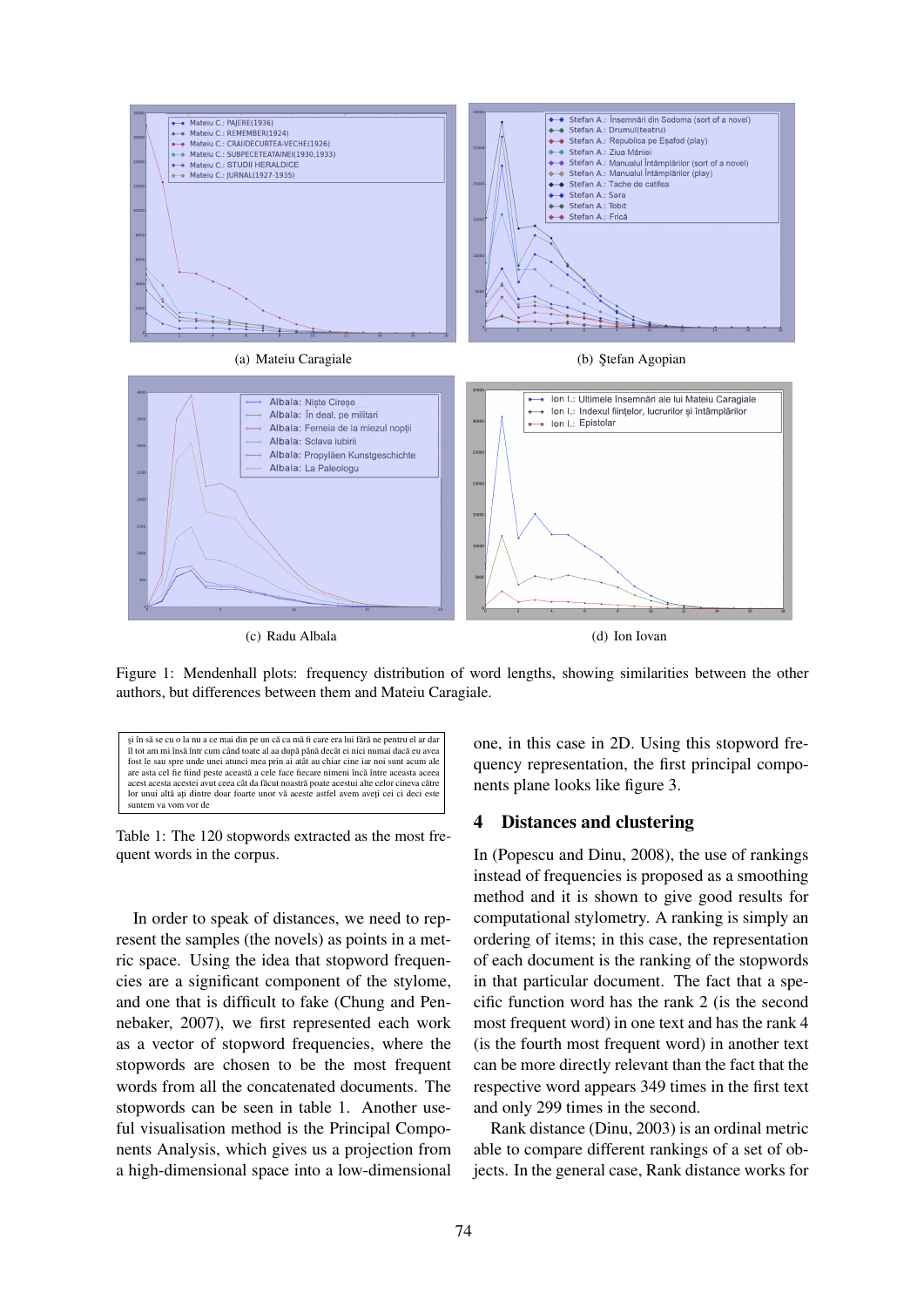

Figure 2: Principal components plot. Works are colour coded like in figure 3. The cluster on the left consists only of novels by Mateiu Caragiale. Individual authors seem to form subclusters in the right cluster.

rankings where the support set is different (for example, if a stopword would completely be missing from a text). When this is not the case, we have the following useful property:

A ranking of a set of  $n$  objects is a mapping  $\sigma : \{1, 2, ..., n\} \to \{1, 2, ..., n\}$  where  $\sigma(i)$  will represent the place (rank) of the object indexed as i such that if  $\sigma(q) < \sigma(p)$  word q is more frequent than word  $p$ . The Rank distance in this case is simply the distance induced by  $L_1$  norm on the space of vector representations of permutations:

$$
D(\sigma_1, \sigma_2) = \sum_{i=1}^{n} |\sigma_1(i) - \sigma_2(i)| \qquad (1)
$$

This is a distance between what is called full rankings. However, in real situations, the problem of *tying* arises, when two or more objects claim the same rank (are ranked equally). For example, two or more function words can have the same frequency in a text and any ordering of them would be arbitrary.

The Rank distance allocates to tied objects a number which is the average of the ranks the tied objects share. For instance, if two objects claim the rank 2, then they will share the ranks 2 and 3 and both will receive the rank number  $(2+3)/2 =$ 2.5. In general, if  $k$  objects will claim the same rank and the first  $x$  ranks are already used by other objects, then they will share the ranks  $x + 1$ ,  $x +$  $2, \ldots, x + k$  and all of them will receive as rank the number:  $\frac{(x+1)+(x+2)+...+(x+k)}{k} = x + \frac{k+1}{2}$  $rac{+1}{2}$ . In this case, a ranking will be no longer a permutation  $(\sigma(i))$  can be a non integer value), but the formula (1) will remain a distance (Dinu, 2003).

Even though computationally the formula (1) allows us to use the  $L_1$  distance we will continue using the phrase Rank distance to refer to it, in order to emphasize that we are measuring distances between rankings of stopwords, not  $L_1$  distances between frequency values or anything like that.

Hierarchical clustering (Duda et al., 2001) is a bottom-up clustering method that starts with the most specific cluster arrangement (one cluster for each sample) and keeps joining the *nearest* clusters, eventually stopping when reaching either a stopping condition or the most general cluster arrangement possible (one cluster containing all the samples). When joining two clusters, there are many possible ways to specify the distance between them. We used *complete linkage*: the distance between the most dissimilar points from the two clusters. The resulting clustering path, visualised a dendrogram, is shown in figure 4.

The use of clustering techniques in authorship attribution problems has been shown useful by Labbé and Labbé  $(2006)$ ; Luyckx et al.  $(2006)$ . Hierarchical clustering with Euclidean distances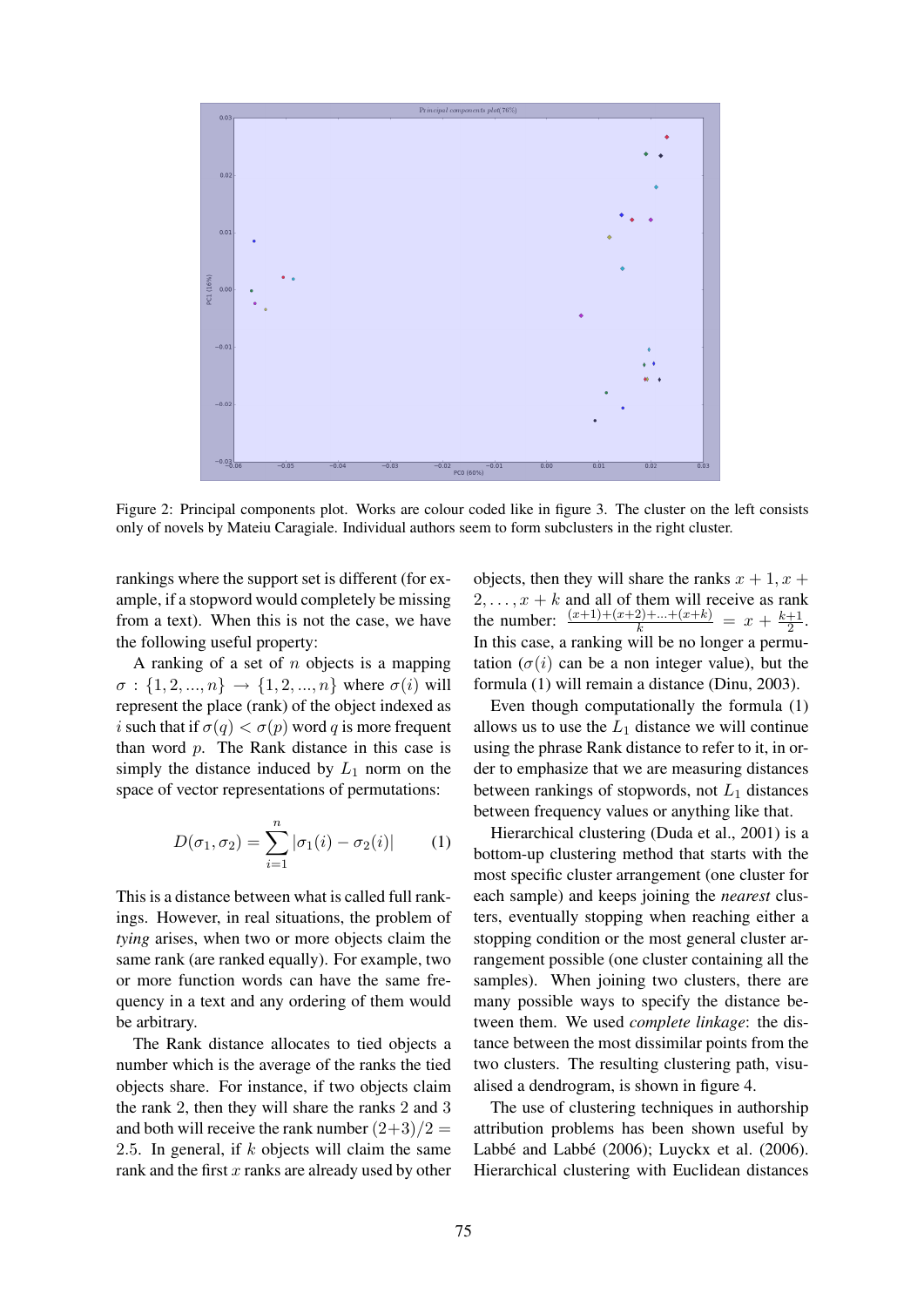

Figure 3: Dendrogram showing the results of hierarchical clustering using the  $L_2$  (euclidean) distance.

has been used for pastiche detection in (Somers and Tweedie, 2003). The novelty of our work is the use of rankings as features, and using the  $L_1$  distance (equivalent to the Rank distance for this particular case). (Somers and Tweedie, 2003) shows how the Euclidean distance clusters mostly works by the same author at the finest level, with a few exceptions. On the data from our problem, we observed a similar problem. The Euclidean distance behaves in a less than ideal fasion, joining some of Agopian's works with the cluster formed by the other authors (see figure 3), whereas the Rank distance always finds works by the same author the most similar at the leaves level (with the obvious exception of Eugen Bălan's text, because it is his only available text).

Reading the dendrogram in the reverse order (top to bottom), we see that for  $k = 2$  clusters, one corresponds to Mateiu Caragiale and the other to all of his successors. In a little finer-grained spot, there is a clear cluster of Stefan Agopian's work, the (single) text by Eugen Bălan, and a joint cluster with Radu Albala and Ion Iovan, which also quickly breaks down into the separate authors. The fact that there is no  $k$  for which all authors are clearly separated in clusters can be attributed to the large stylistic variance exhibited by Stefan Agopian and Mateiu Caragiale, whose clusters break down more quickly.

These results confirm our intuition that rankings of stopwords are more relevant than frequencies, when an appropriate metric is used. Rank distance is well-suited to this task. This leads us to believe that if we go back and apply our methods to the texts studies in (Somers and Tweedie, 2003), an improvement will be seen, and we intend to further look into this.

#### 5 Conclusions

We reiterate that all of the authors used in the study are considered stylistically similar to Mateiu Caragiale by the critics. Some of their works, highlighted on the graph, were either attributed to Caragiale (by Albala and Iovan), or intended as pastiche works continuing Caragiale's unfinished novel.

A key result is that with this models, all of these successors prove to be closer to each other than to Mateiu Caragiale. Therefore, when faced with a new problem, we don't have to seed the system with many works from the possible authors (note that we used a single text by Bălan): it suffices to use as seeds texts by one or more authors who are stylistically and culturally close to the claimed author (in this case, Mateiu Caragiale). Clustering with an appropriate distance such as Rank dis-